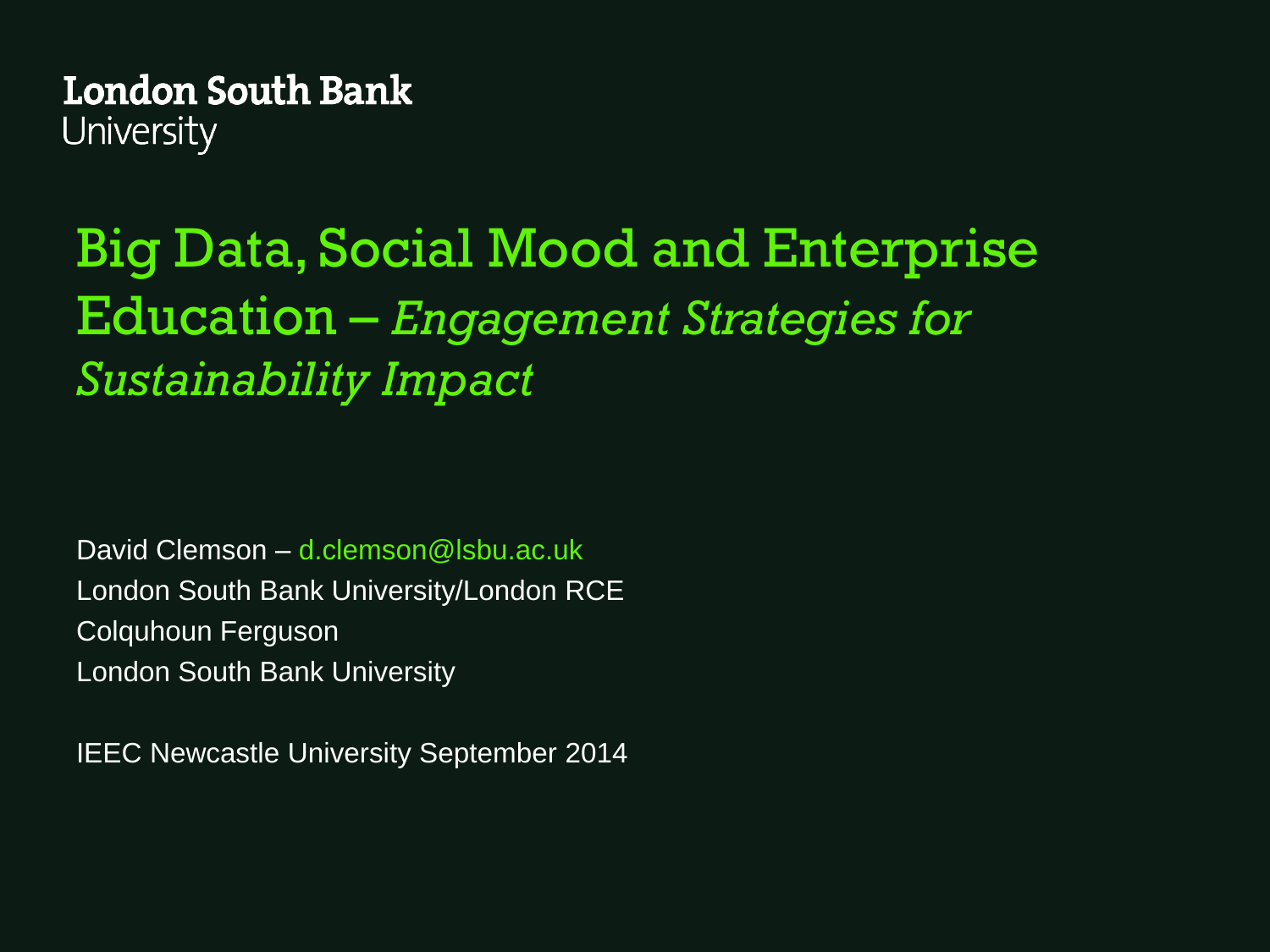## Introduction

- Background on Big Data, social mood (socionomics) and enterprise education
- Approaches to evaluation
- Practice at LSBU and London RCE, getting involved in enterprise education and ESD
- Project example for discussion: UE4SD ([http://www.ue4sd.eu/\)](http://www.ue4sd.eu/)
- Participant-Evaluative action research frameworks
- Communities of Practice
- Global Citizenship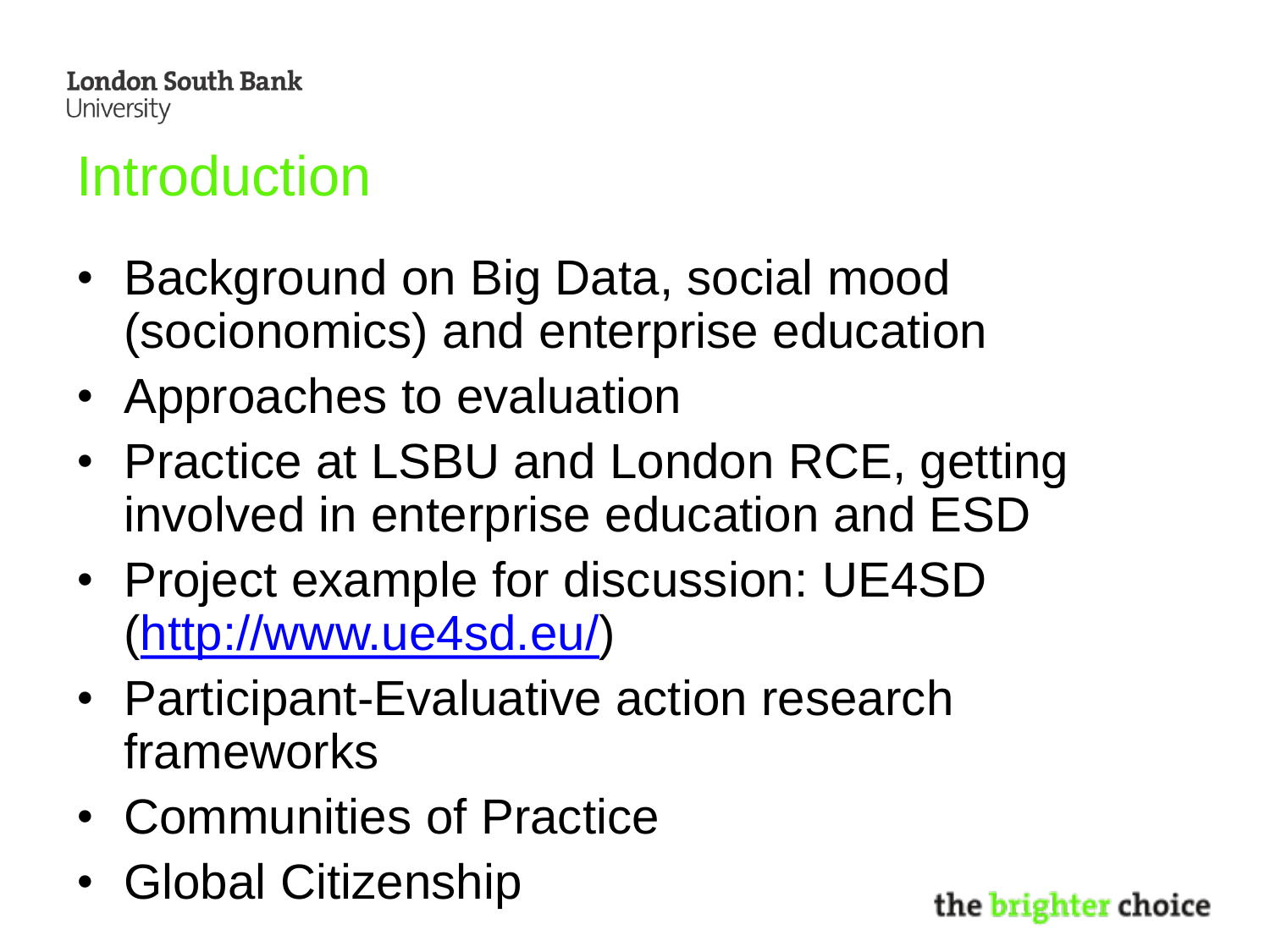## Workshop Session Plan

- Work groups ideally 4 groups, with 3-5 people in each
- Interaction within groups *and* between groups
- As participants: evaluation approaches constitutive, appreciative, social learning and strategic change
- Themes:
	- Contested narratives (and negotiation?)
	- Communities of Practice, mainstream or marginal?
	- Global Responsibility? (UNPRME)
	- Context of sustainability, knowledge and innovation within enterprise education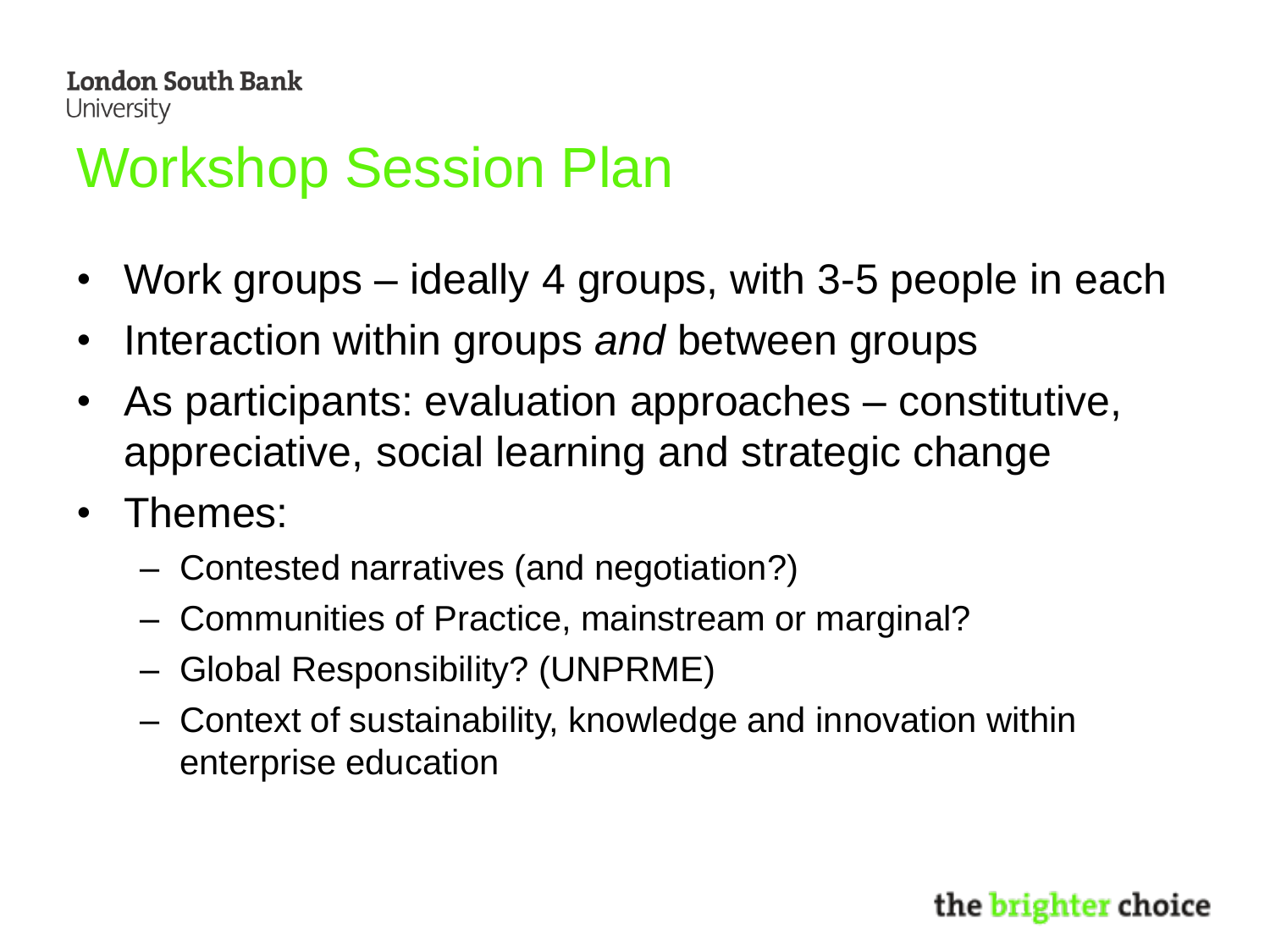# Approaches to Evaluation

- Evaluation an oppressive term?
- Approaches
	- Constitutive
	- Appreciative
	- Social learning
	- Strategic change
- Dialogic approach bringing forth complexity narratives
- Impact and effectiveness measures…'killing off' the exceptional? (no celebration?)

*Preliminary discussion in work groups:* 

Which approaches might 'celebrate the exceptional'? Which might you (as an educator/change agent) use? What about your students?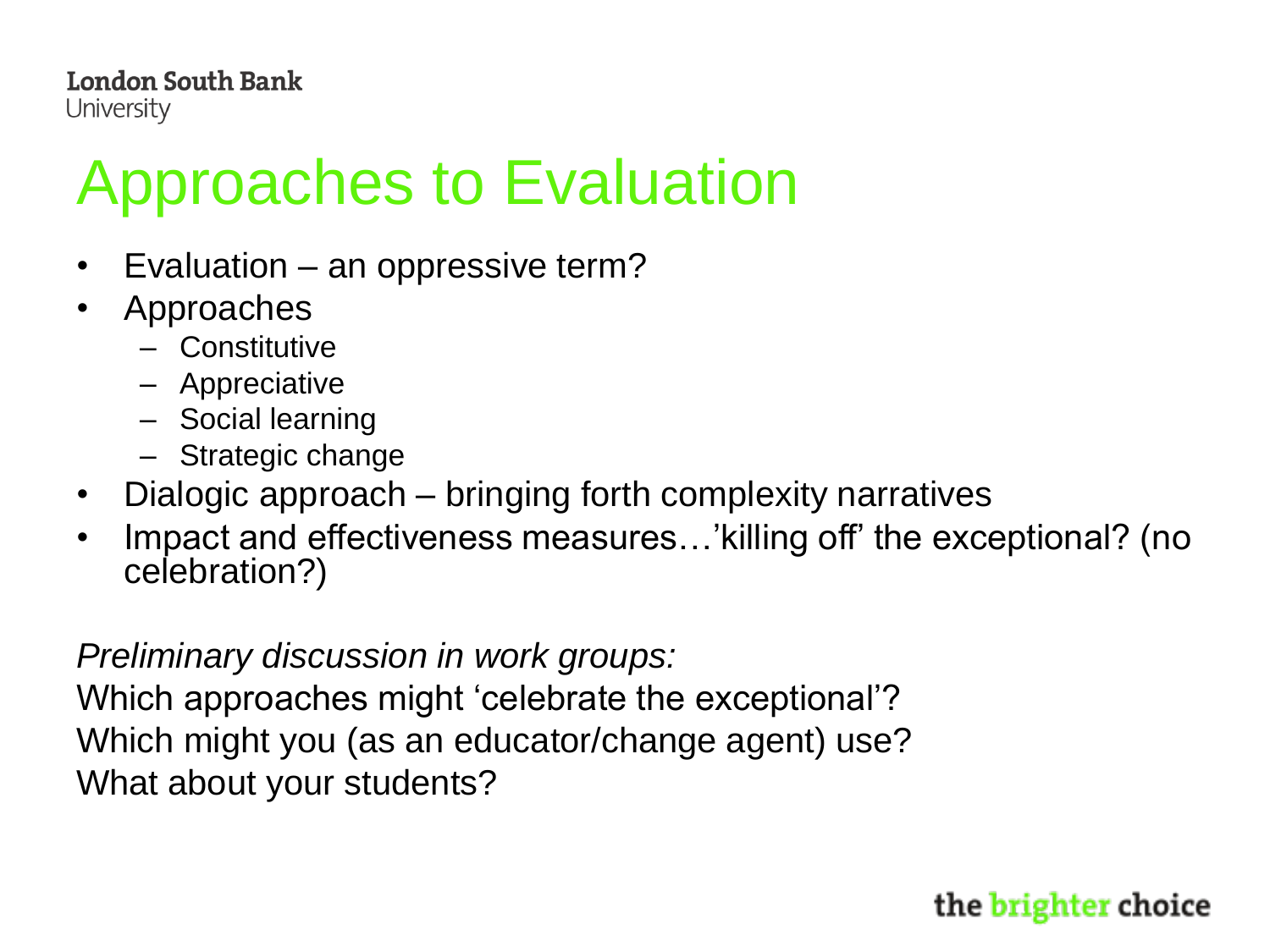# Big Data

- High volume data
	- Public data
	- Private data
	- Data exhaust
	- Community data
- Self-quantification of data
- Size, value and connectivity of data set
- Patterns and predictive analytics
- Scale and self-similarity fractals and resilient data
- Associations with technical analysis and socionomics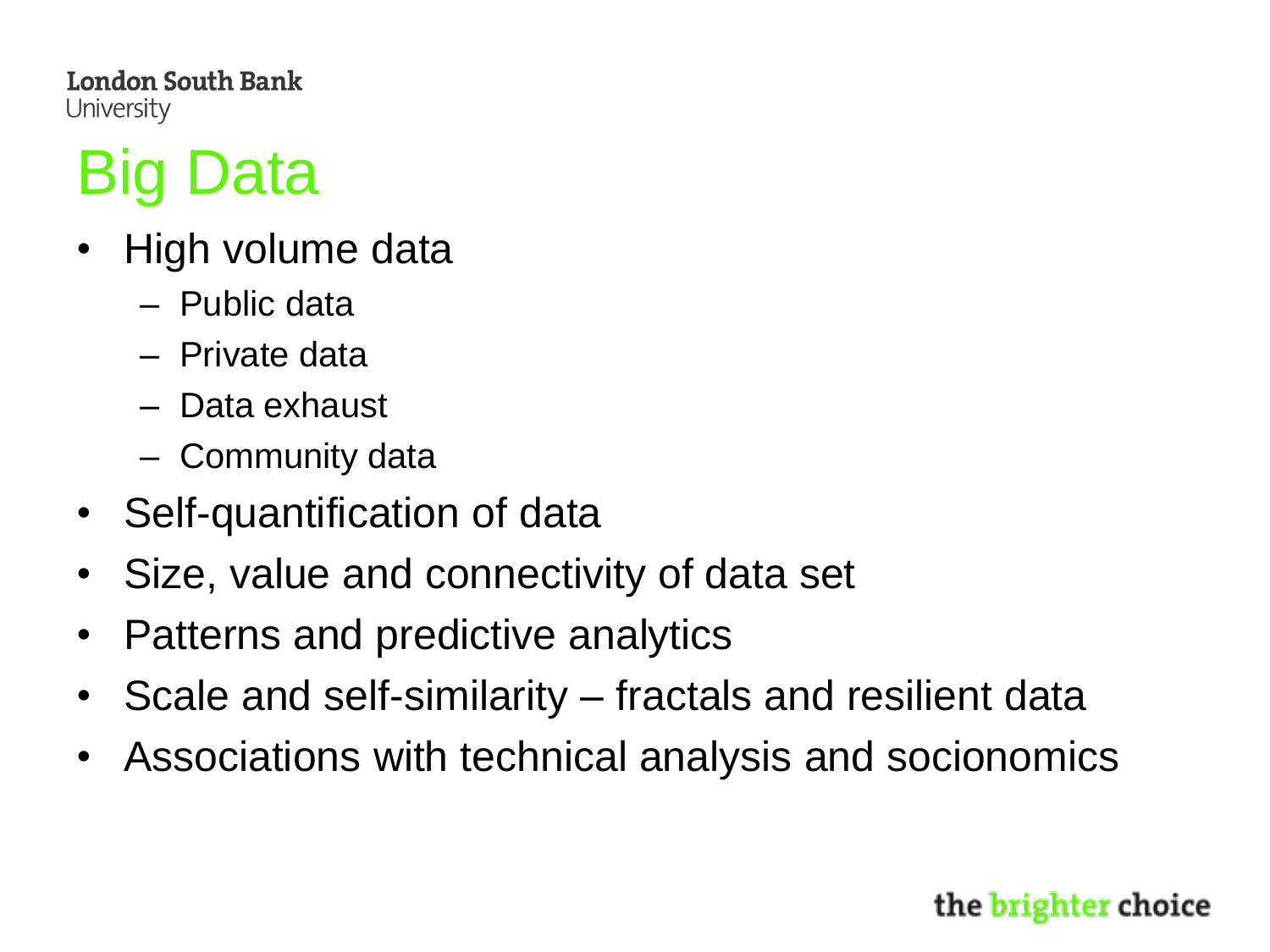## Technical Analysis

- Charts re-present market action, may be used for individual stocks, currencies, commodities and market indices
- May also use Fibonacci retracement lines (161.8%, 61.8%, 38.2% etc.) which illustrate a particular type of *fractal* structure
- Absolute, relative and event-based transformations
- Concepts of divergence and confirmation
- Trends and reversals, disruptions and enantiodromia
- Is this a form of discourse? (see Dirkx, Mezirow & Cranton)
- Why is this so seldom taught (within business schools)?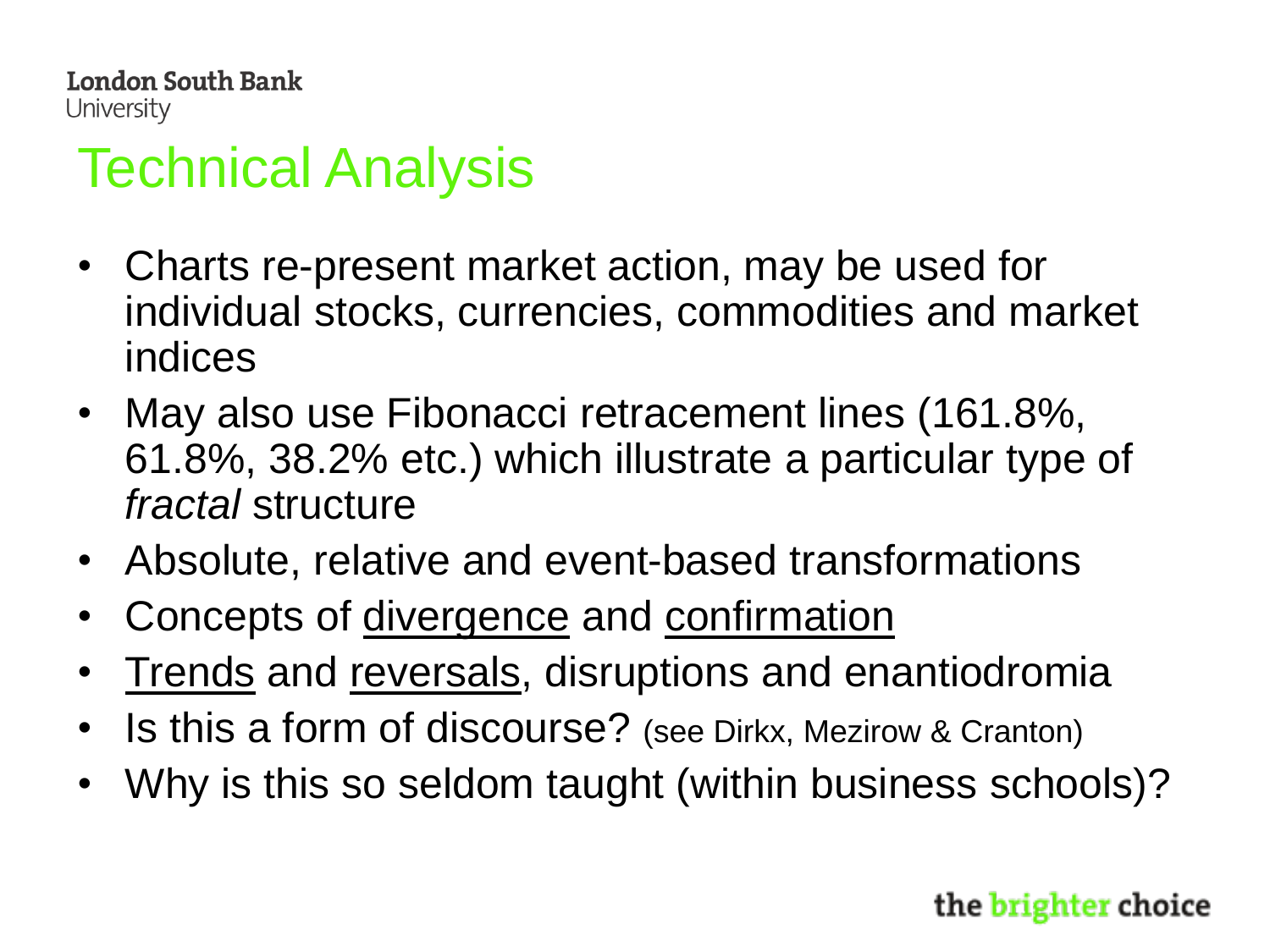# Elliot Wave Theory (EWT)

- R N Elliott (1871-1948)
- Wave structure (5 waves 'up', 3 waves 'down'), Fibonacci properties, logarithmic spirals
- 'Natural law' and probabilistic
- Wave 'personality'...
- Scale and fractal properties (formological systems)
- Crowd psychology and social mood, aspects of agency (systems thinking, systems interaction – conscious/unconscious – liminality)
- Socionomics is the enlargement of EWT to social phenomena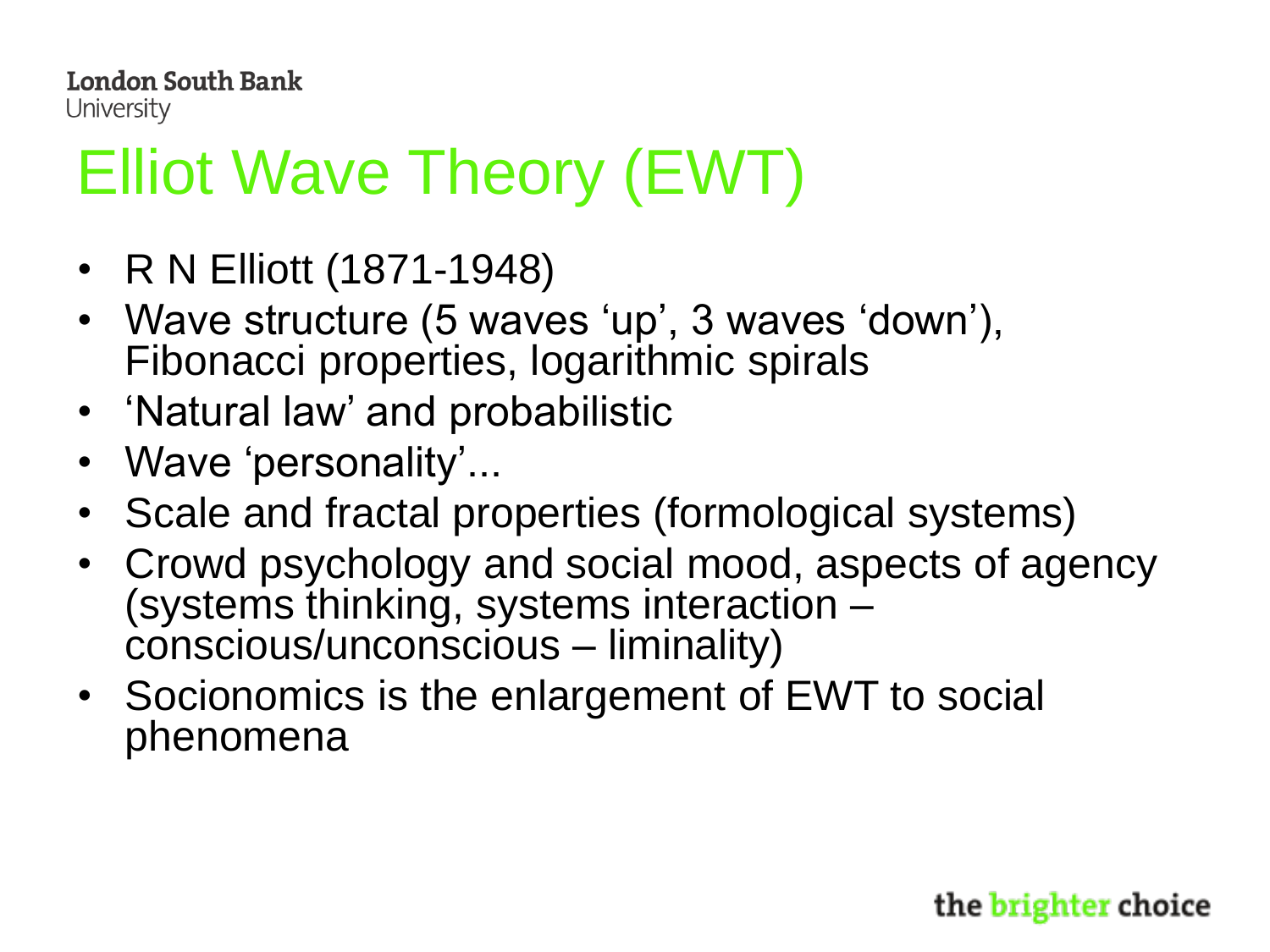## Generalised wave form

Frost & Prechter ( 2005) p.23



Figure 1-2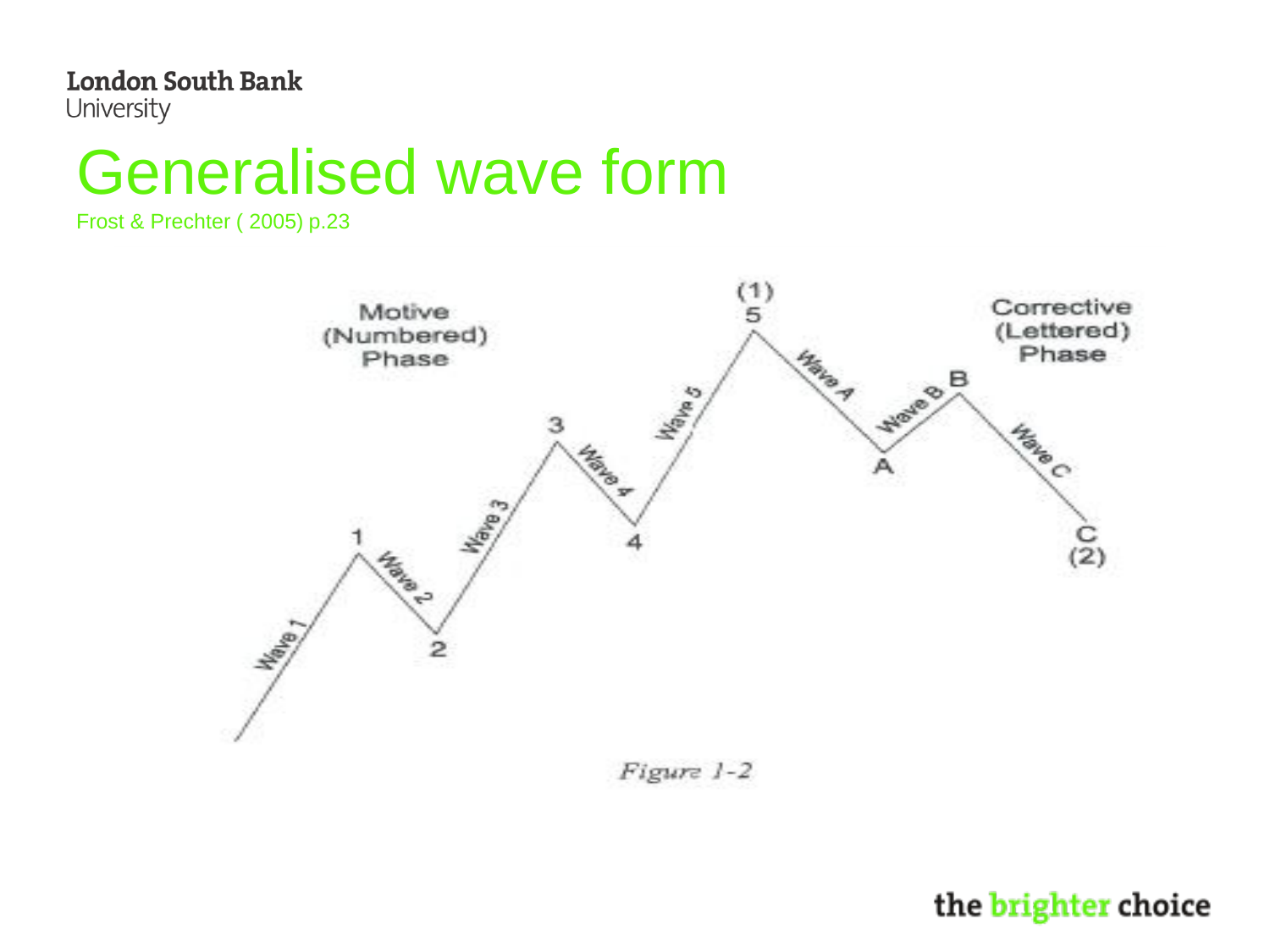London South Bank

University

#### **Idealized Elliott Wave Progression**



Figure 2-14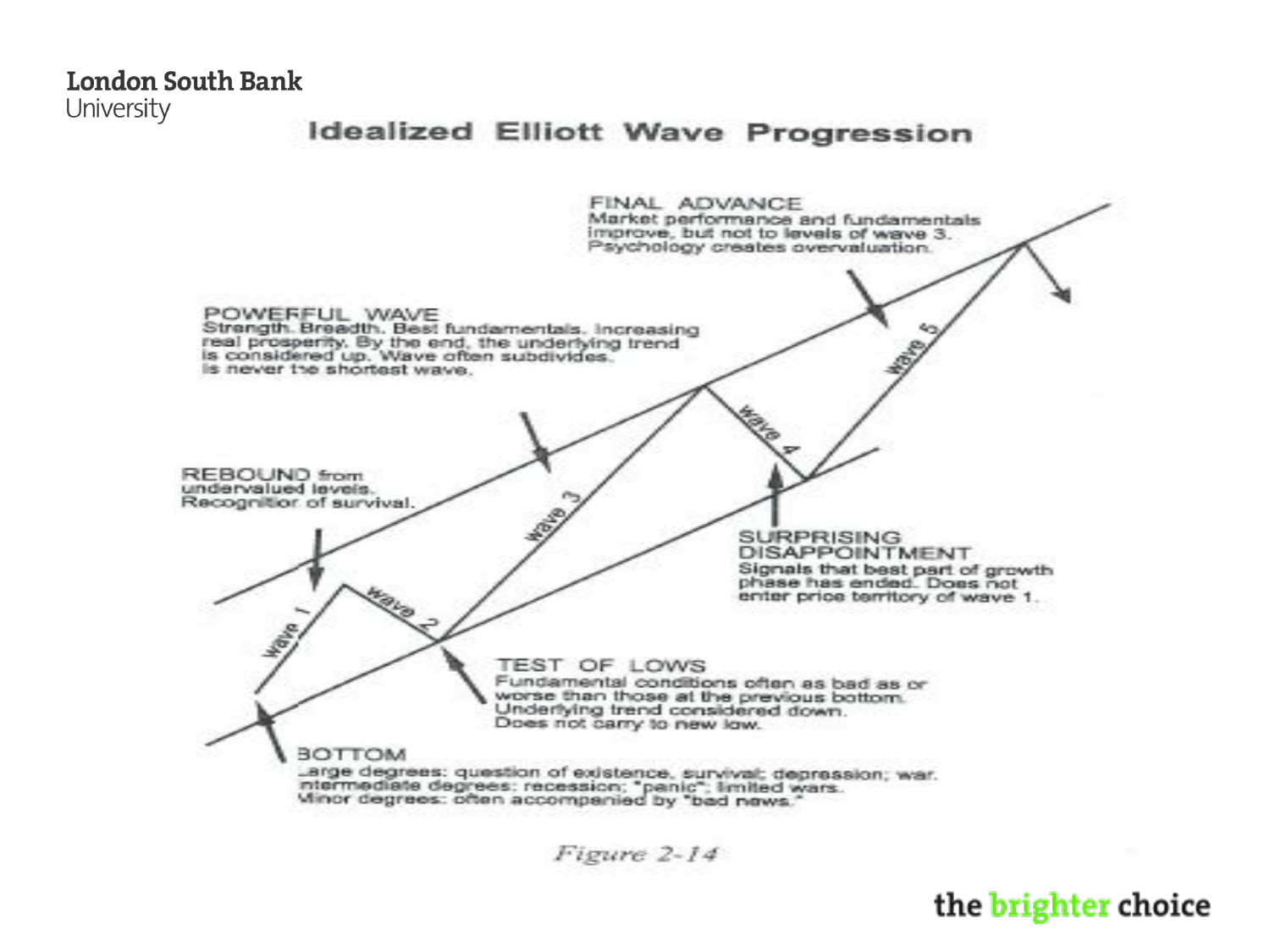### **Idealized Corrective Wave**

#### TOP

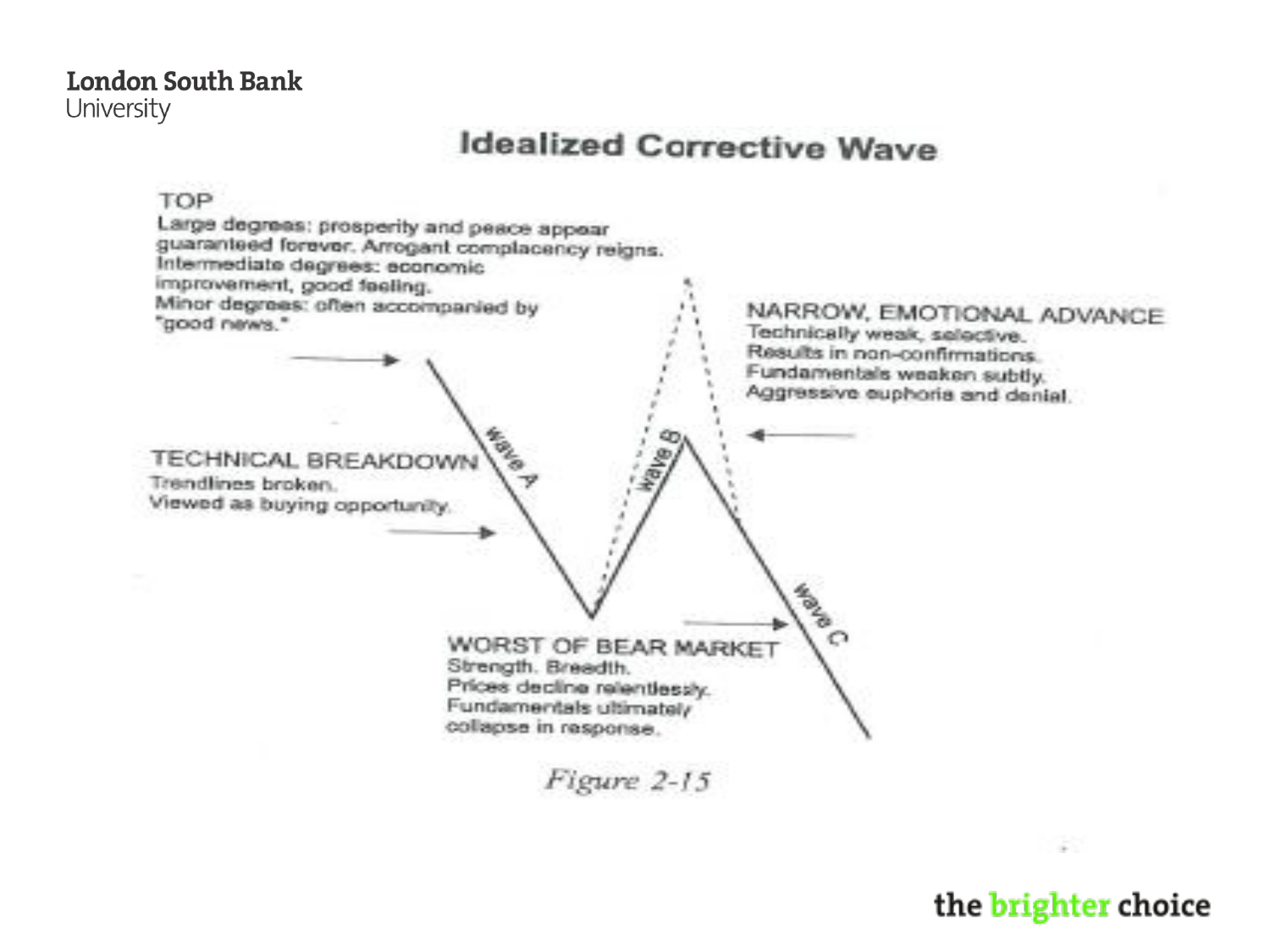### **London South Bank**

University

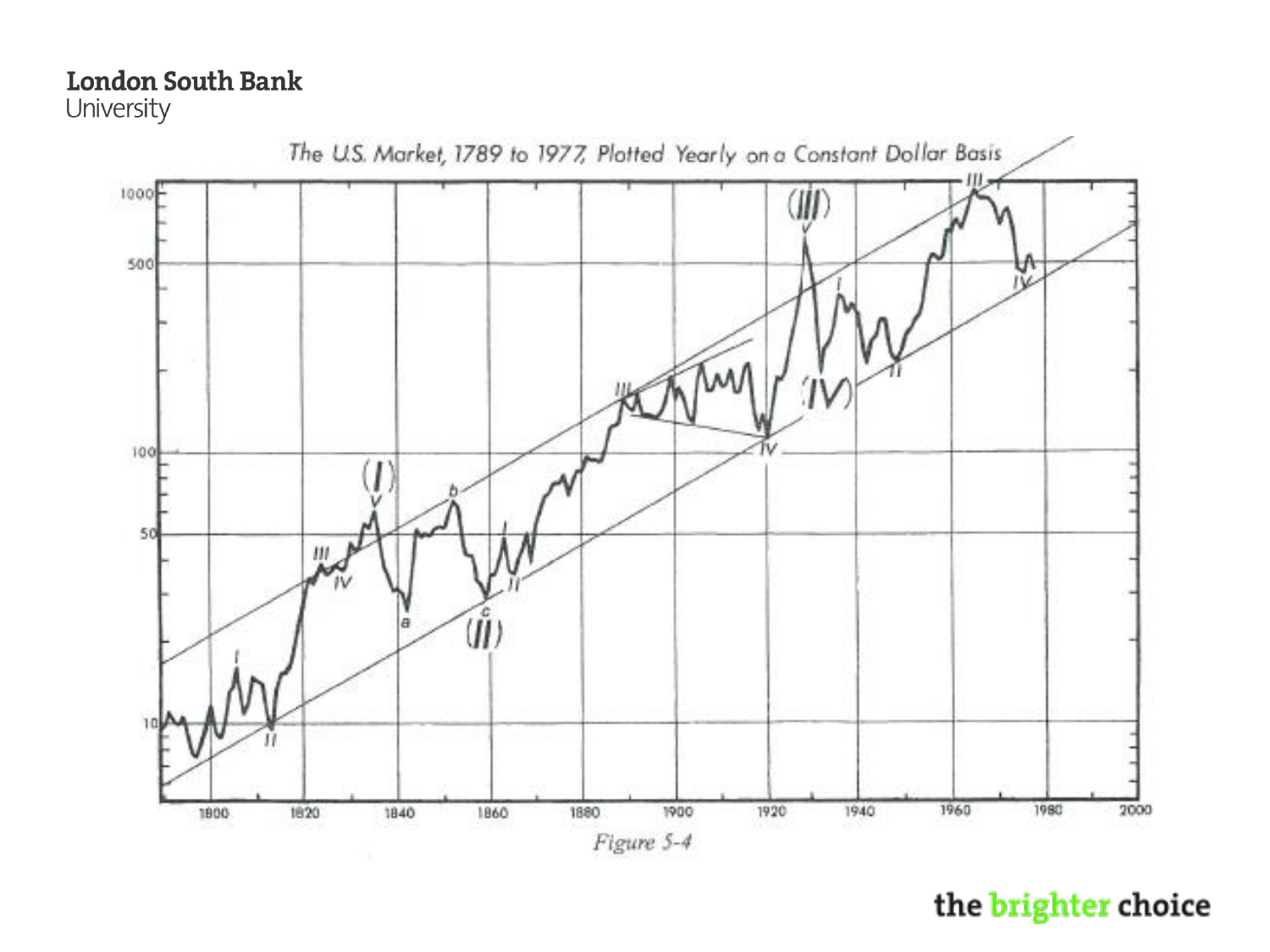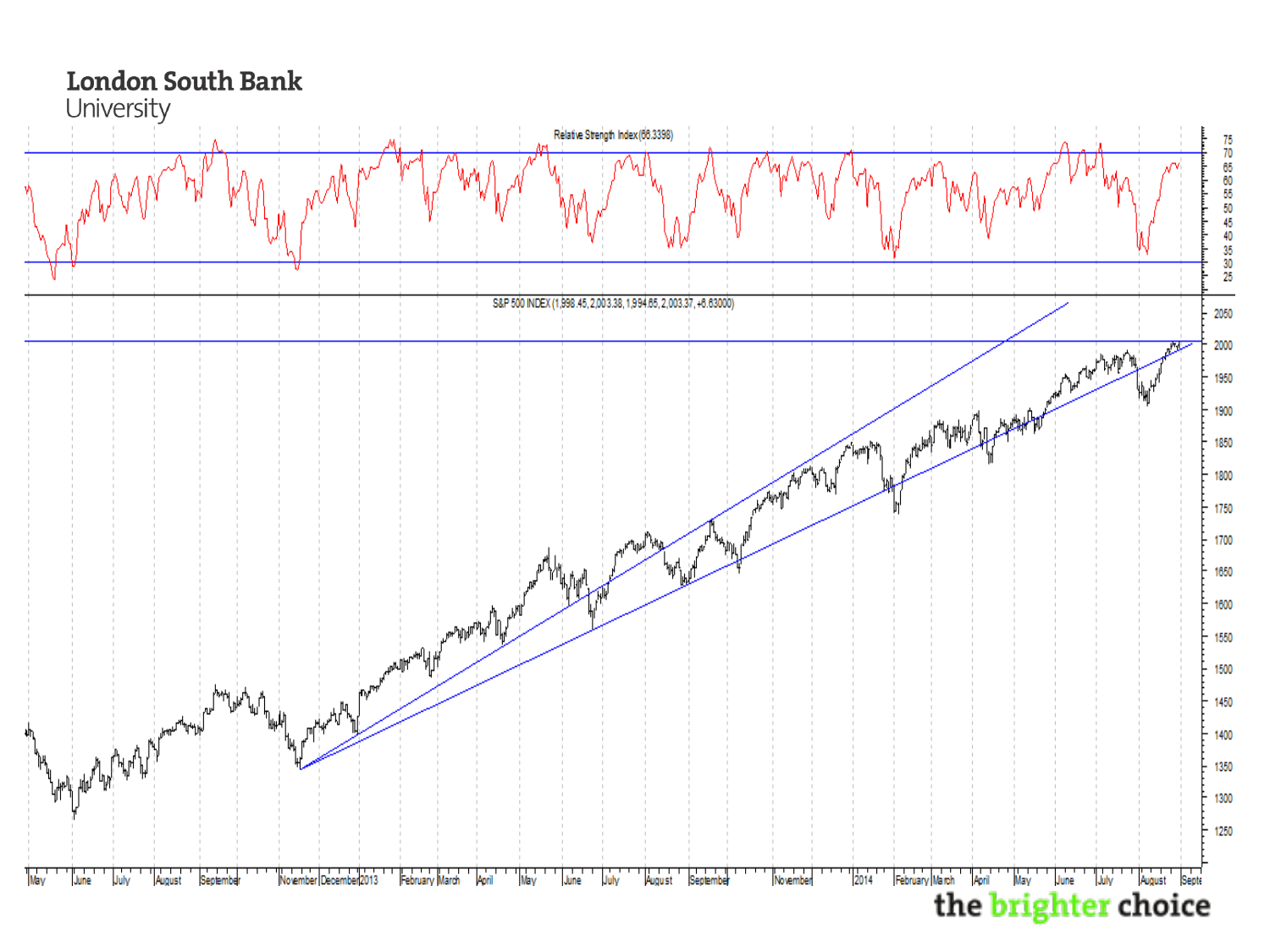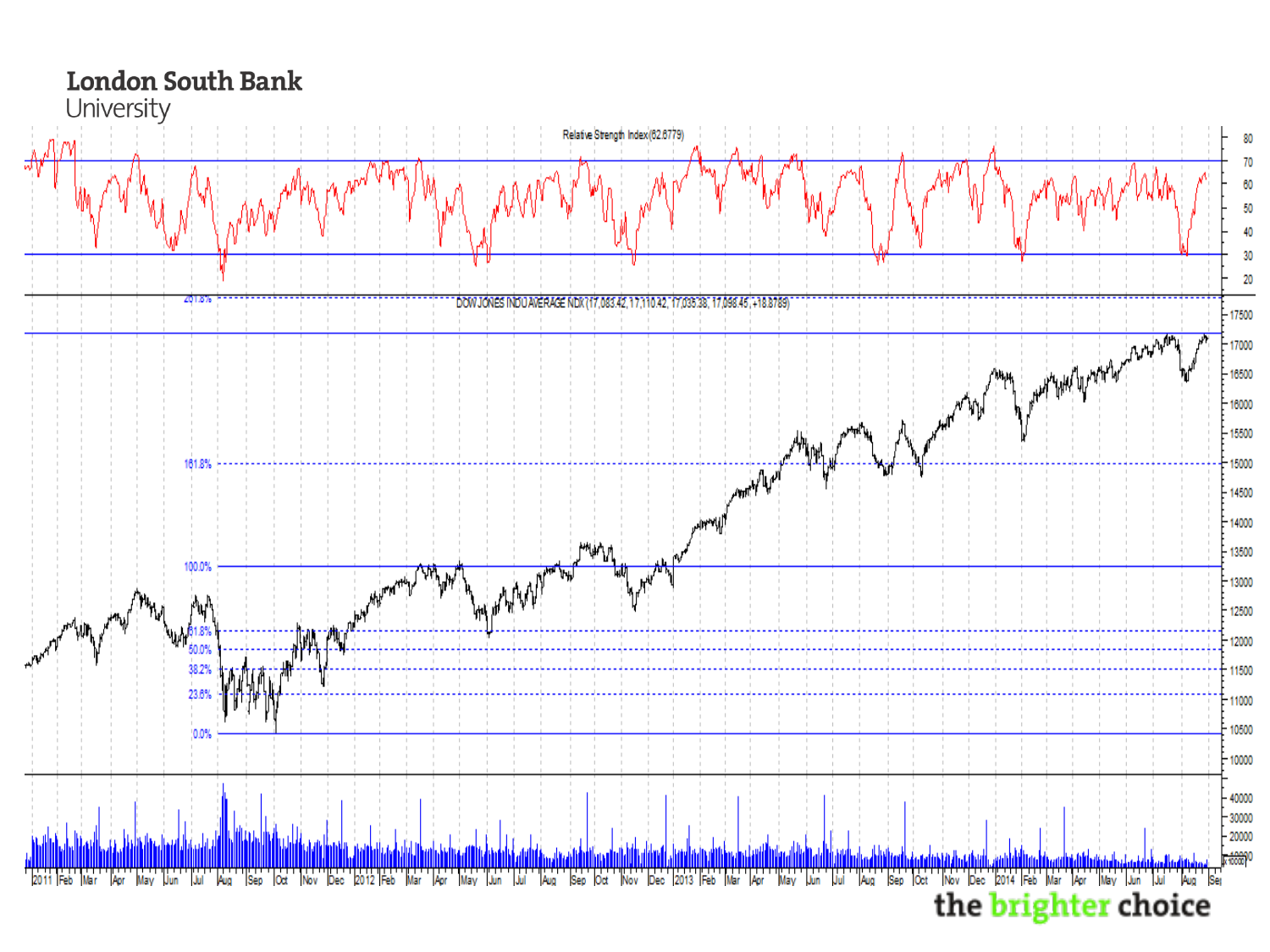# What is Socionomics?

*"Socionomics is a new theory of social causality that offers fresh insights into collective human behaviour …social actions are not causal to changes in social mood, but rather changes in social mood motivate changes in social action. Socionomics supports this research with the hypothesis that humans' unconscious impulses to herd lead to the emergence of social mood trends, which in turn shape the tone and character of social action. This perspective applies across all realms of social activity, including economic, financial, political and cultural."* Prechter (1999)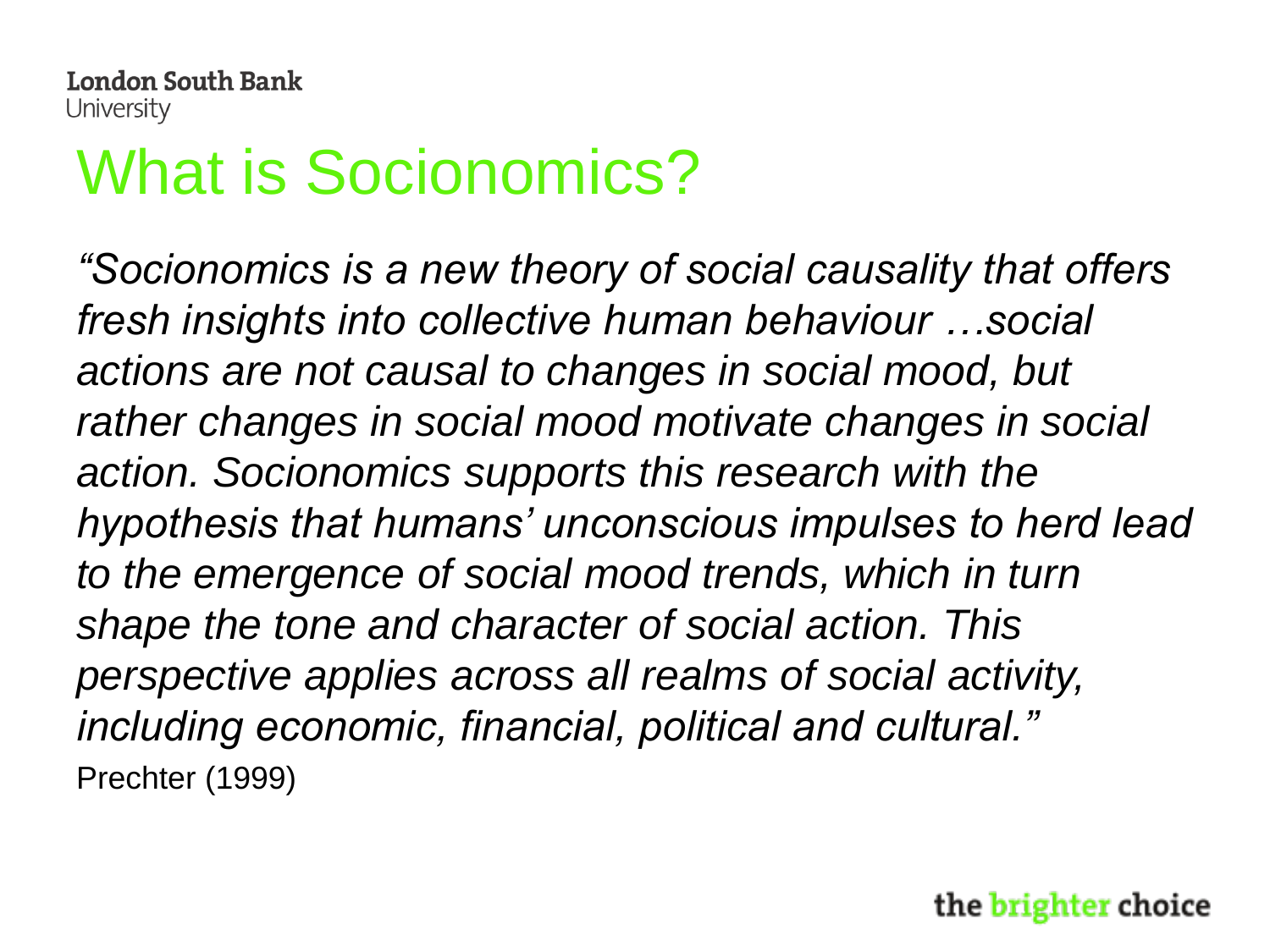# **Socionomics**

- Reactions, reflections on the subject...
- Could you, would you, use this in your thinking?
- Reversal of causality…
- Power relationships between 'orthodoxy' and 'alternative'
- Is socionomics a grand narrative? Linkages with Jungian psychology
- Determinism or free-will? Senses of fatalism
- Social mood positive affect/negative affect
- Regulation a retrospective reaction?
- Sustainability a principle of hyper-connectivity leading towards self-generated regulation?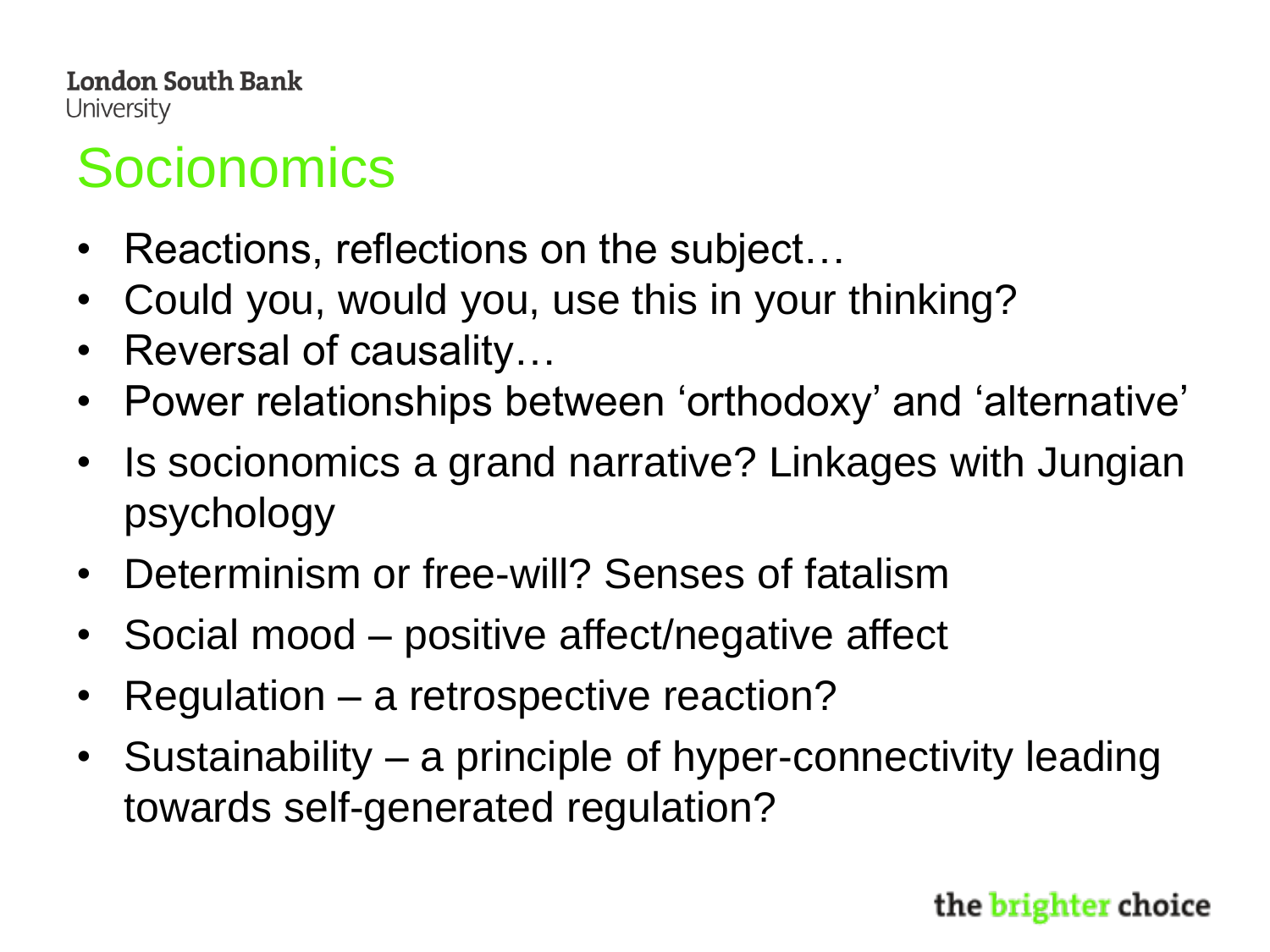# Discussion Session 1

Looking at the charts, can you identify:

- Trends and reversals?
- Aspects of conformity? Performativity? Divergences?
- 'Inward' turn associated with sustainability?
- 'Entrepreneurial' turn?
- How do these relate to aspects of conformity and orthodoxy?
- Examples of the emergence of major shifts in thinking?
- Adding dimensionality to data sets what else might you want to look at?
- Data exhaust and social media?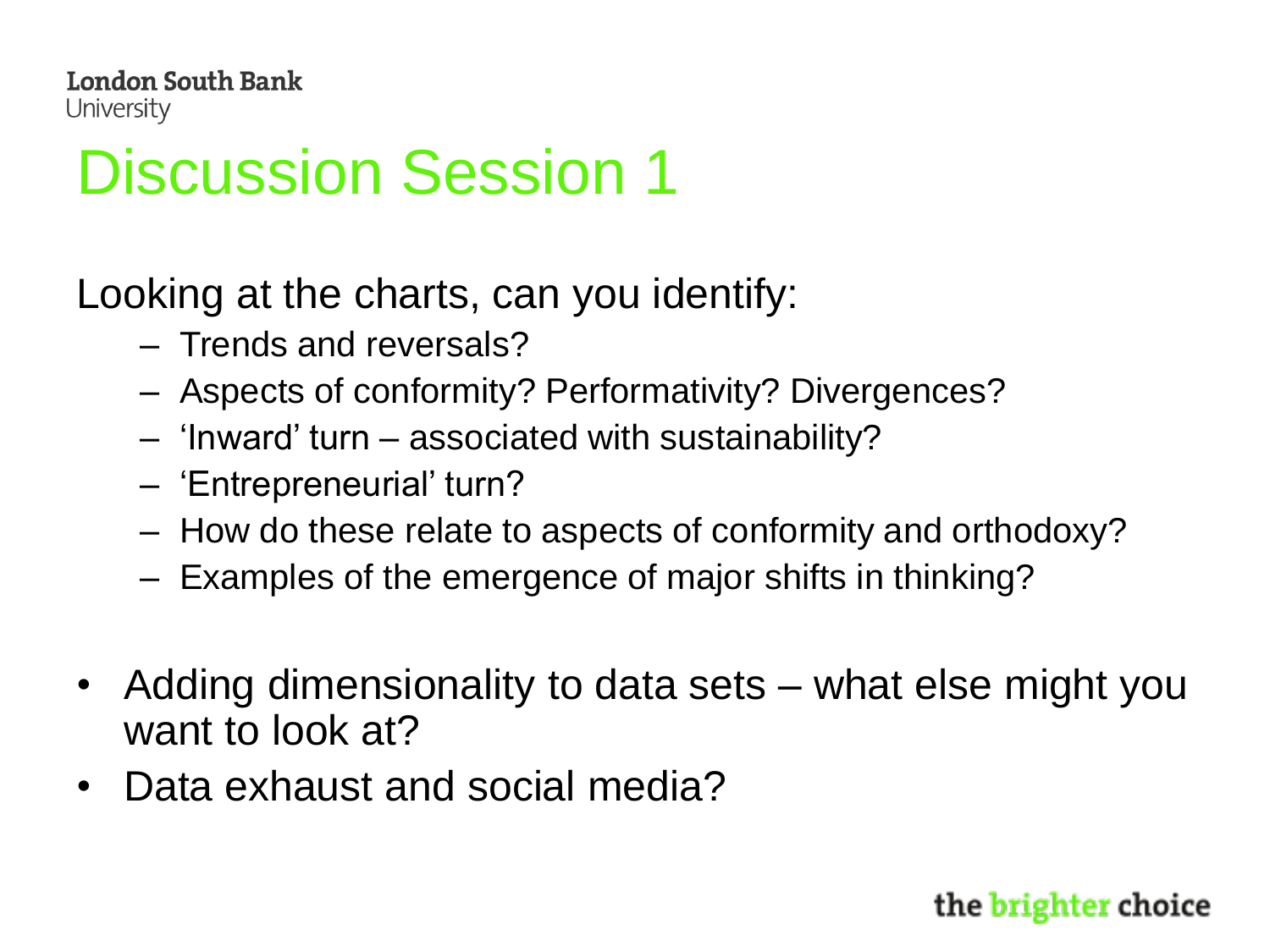# Sustainable Business Practices

- Features across a range of UG & PG programmes at LSBU
- Co-creating a dynamic student-centred learning experience
- Transdisciplinary engagement sounds good but there are barriers to this in practice
- Learning from our experience
- Factors affecting legitimacy of research and potential institutional barriers
- Driving the legitimation of social enterprise and social innovation as a key component of community-university participation
- Roles for entrepreneurship and enterprise education
- Importance of educator development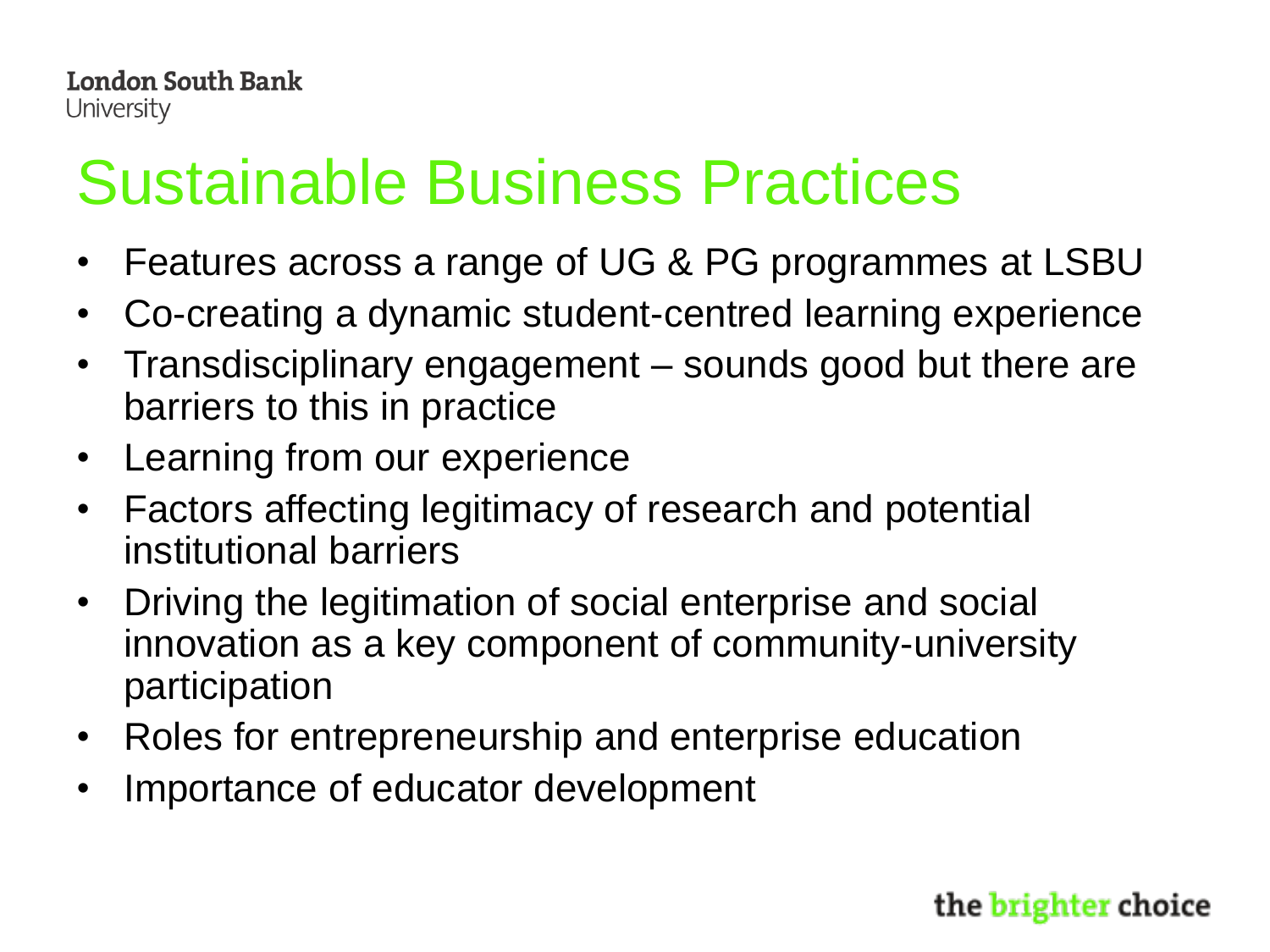# Discussion Session 2

- An 'orthodox' view of education and entrepreneurship education…
- Can you develop a socionomic 'alternative' to look at education, particularly entrepreneurship education?
- Entrepreneurship education necessarily transdisciplinary but is it for you?
- What barriers do you see for your own practice?
- How might you work round them? Overcome them?
- Effectively communicating within CoP within your own HEI?
- Wider pathways (rhizomic?) between CoPs in different HEIs, different countries and different stakeholders?
- Big Data praxis as an engagement strategy for sustainability impact
- Our experience...your experience?
- UE4SD Project [\(http://www.ue4sd.eu/\)](http://www.ue4sd.eu/)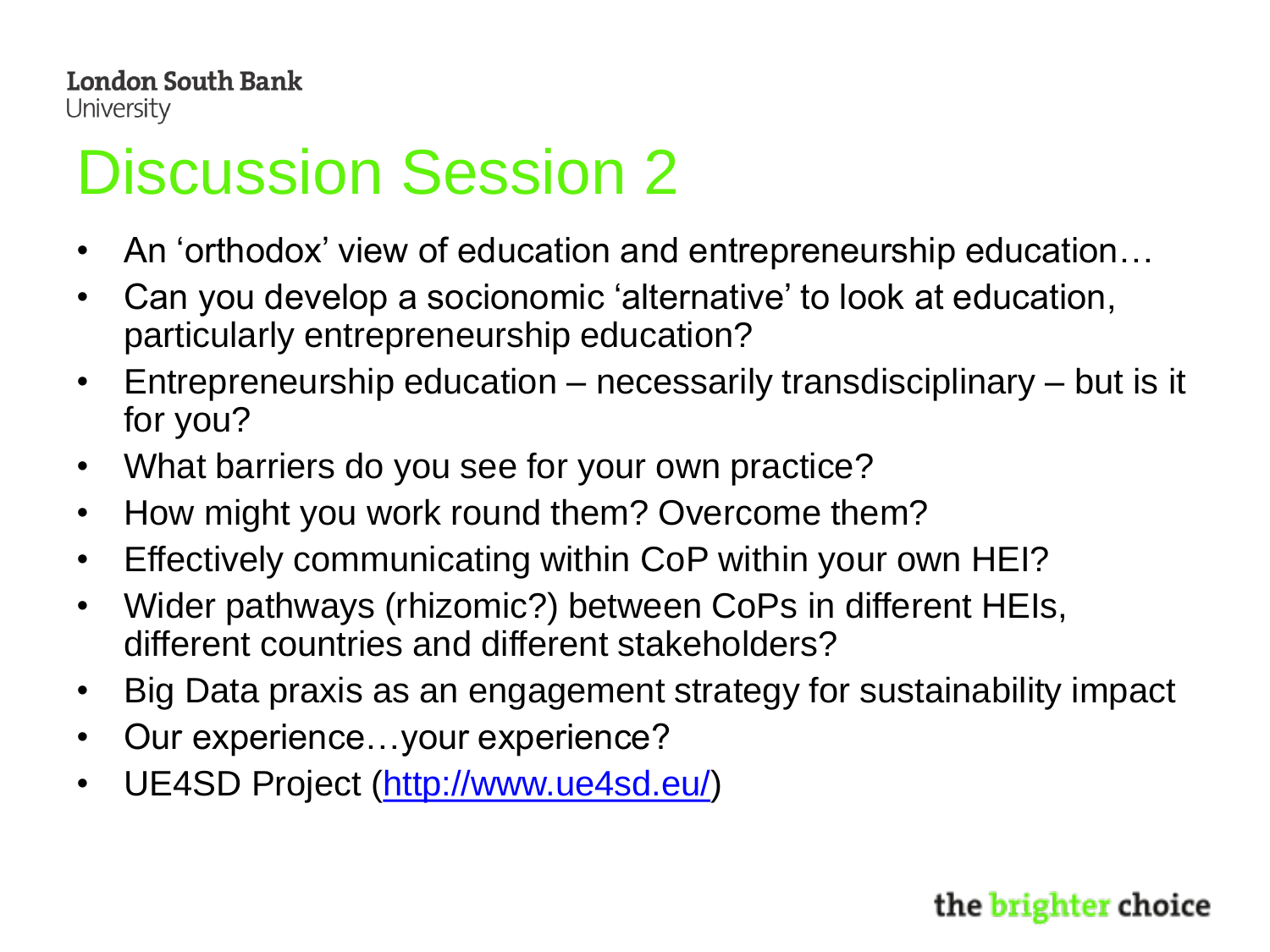

## **Conclusion**

Our shared experience of enterprise education and sustainability and our practice of ESD is deeply linked with the prevailing *social mood*. The use of the *socionomic lens* enables the practices of enterprise education, ESD and wider sustainability initiatives to have greater effect through *transformative learning* practices.